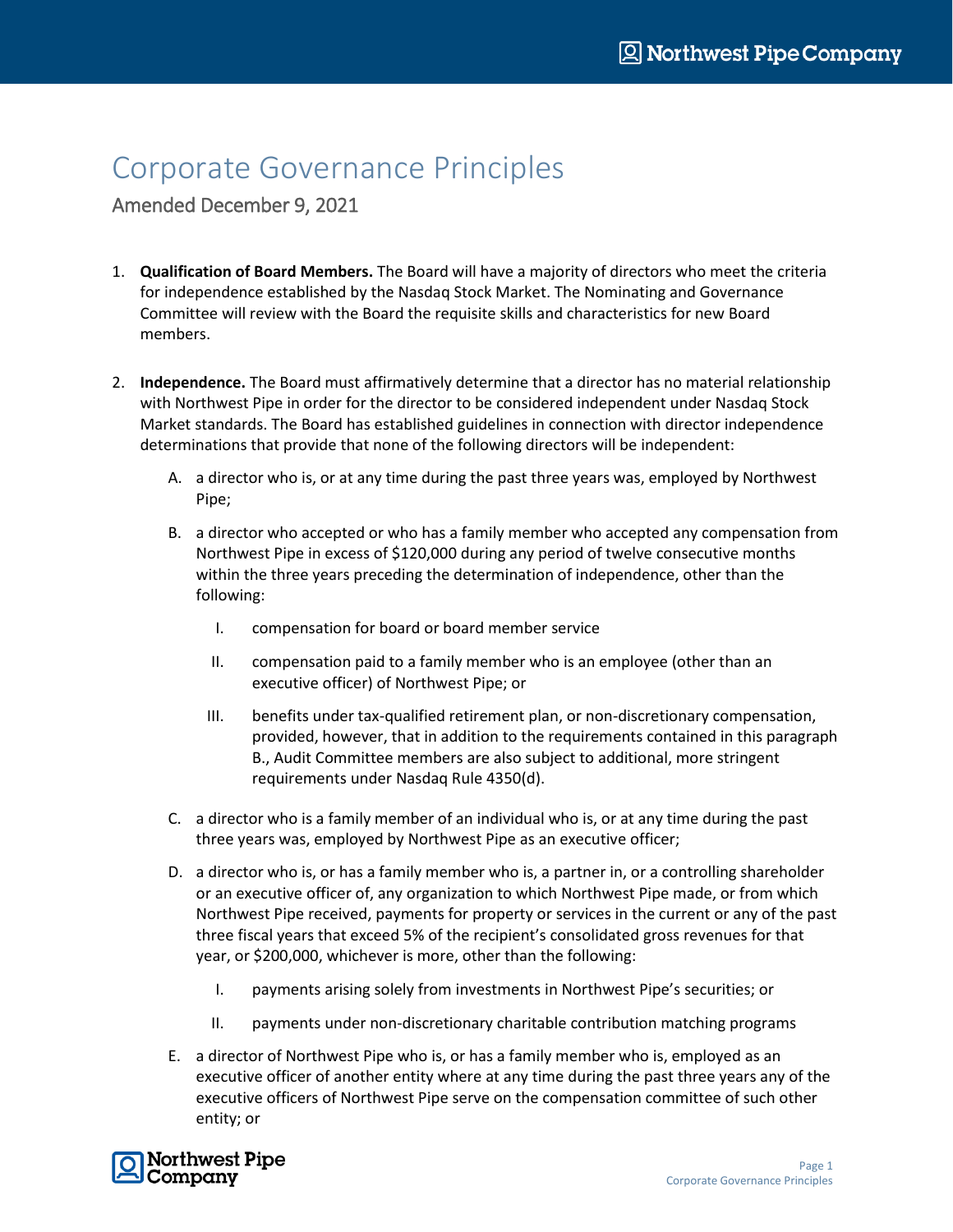- F. a director who is, or has a family member who is, a current partner of Northwest Pipe's outside auditor, or was a partner or employee of Northwest Pipe's outside auditor who worked on Northwest Pipe's audit at any time during any of the past three years.
- 3. **Selection of Board Members.** Nominees for election to the Board will be recommended to the Board by the Nominating and Governance Committee. The Nominating and Governance Committee will seek individuals qualified to become Board members, develop criteria relating to selecting new directors, and develop, review, and evaluate possible candidates for openings on the Board.
- 4. **Uncontested Director Elections; Director Resignation.** At any shareholder meeting at which Directors are subject to an uncontested election, any nominee for Director who receives a greater number of votes "withheld" from his or her election than votes "for" such election shall submit to the Board a letter of resignation for consideration by the Nominating and Governance Committee. The Nominating and Governance Committee shall recommend to the Board the action to be taken with respect to such offer of resignation. The Board shall act promptly with respect to each such letter of resignation and publicly disclose its decision and rationale within 90 days following certification of the shareholder vote.
- 5. **Orientation and Continuing Education of Board Members.** The Company will conduct an orientation program for new directors. The Board will periodically receive materials and briefing sessions to continue their education on subjects that assist directors in the discharge of their duties.
- 6. **Compensation of the Board.** The Compensation Committee has the responsibility for recommending to the Board the level and form of compensation and benefits for directors.
- 7. **Stock Ownership Requirement for Directors.** The Board believes that each director should develop a meaningful ownership position in the Company to further align director interests and actions with the interests of the Company's shareholders, and has adopted stock ownership requirements for directors. Each non-employee director is required to own shares of common stock of the Company with a value equal to three times the amount of the annual cash retainer paid to directors (excluding additional meeting attendance fees paid, if any). Non-employee directors are expected to achieve the target ownership within five years of the later of the date the guidelines were adopted or the date the person first becomes a director.
- 8. **Chairman of the Board.** The Chairman of the Board will be selected by the Board. The Board may select the Chief Executive Officer as Chairman if that seems best for the Company at a given point in time. The Chairman of the Board shall:
	- A. set board meeting agendas in collaboration with the CEO
	- B. preside at board meetings and the annual shareholders meeting
	- C. assign tasks to the appropriate committees
	- D. serve as an ex-officio member of each board committee
	- E. ensure that information flows openly between the management and the board

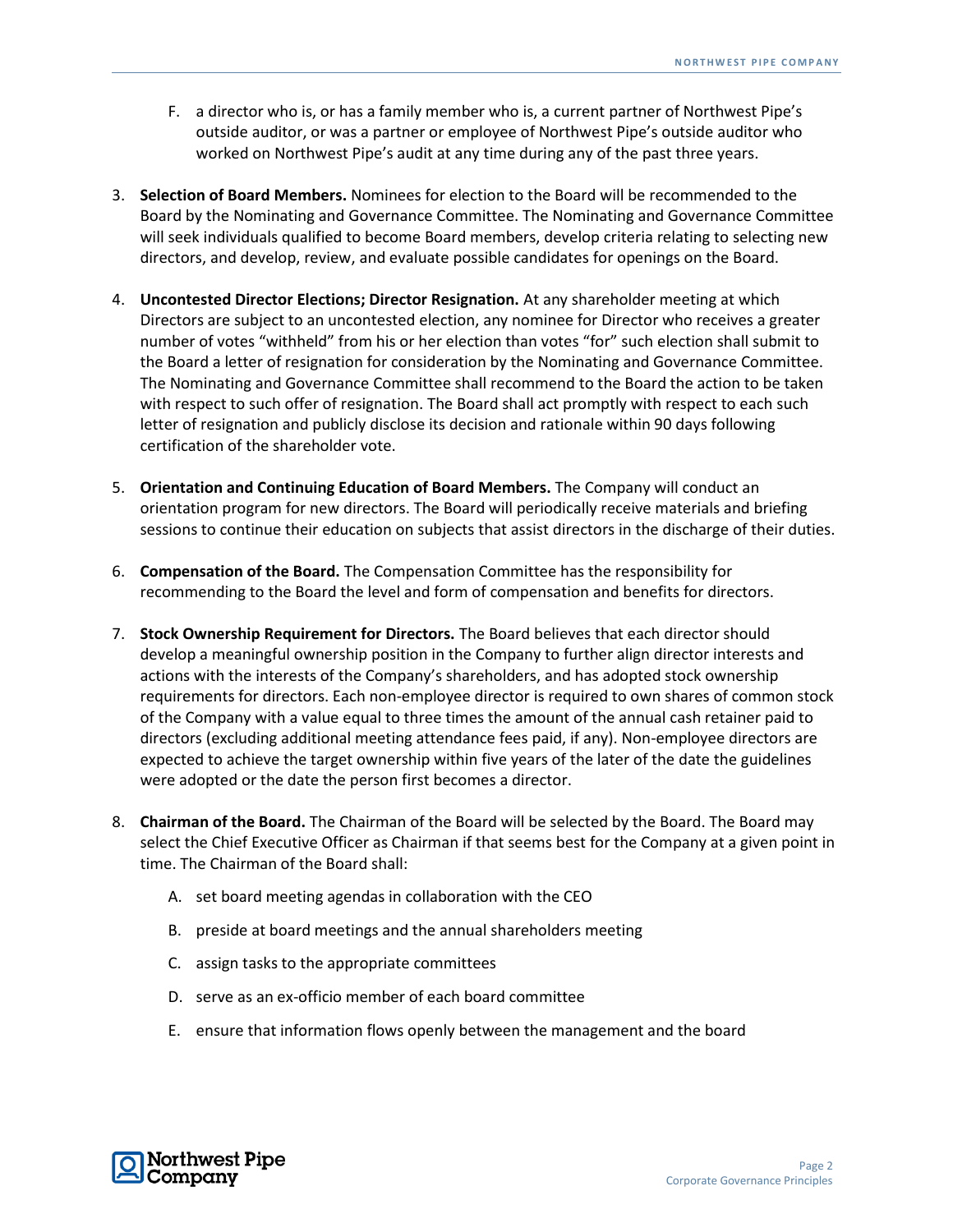- 9. **Lead Director.** The independent directors will select a lead director from the independent directors if the positions of Chairman and Chief Executive Officer are held by the same person or if the Chairman of the Board is not an independent director. The lead director shall:
	- A. coordinate the activities of the independent directors
	- B. make recommendations to the CEO in setting Board meeting agendas on matters concerning the independent directors
	- C. prepare the agenda for executive sessions of the independent directors, chair those sessions and be primarily responsible for communications between the independent directors and the CEO
	- D. evaluate, along with the members of the Compensation Committee, the performance of the CEO
	- E. assist the Nominating and Governance Committee in the annual self-evaluation of the Board
	- F. recommend to the Chairman the retention of consultants, as necessary or appropriate, who report directly to the Board
	- G. advise the Chairman of the Board as to the quality, quantity, and timeliness of information sent to the Board
	- H. consult with other members of the Board as to recommendations for Board and committee membership and chairpersons of Board committees, and interview Board candidates
	- I. perform such other duties as the Board may from time to time designate
- 10. **Size of the Board.** The Board has designated a range of six to nine members in the Restated Articles of Incorporation.
- 11. **Committees of the Board.** The Board will at all times have an Audit Committee, a Compensation Committee, and a Nominating and Governance Committee. All members of these committees will be independent directors under the criteria established by the Nasdaq Stock Market. The Board may from time to time establish additional committees as necessary or appropriate. Committee members will be appointed by the Board. The Nominating and Governance Committee will periodically consider the rotation of committee members, but rotation is not mandated as a policy. Committee membership will be confirmed annually by the Board.

Each committee will have its own charter. The charters will set forth the purposes of the committees as well as qualifications for committee membership.

The Chairman of each committee will determine the frequency and length of committee meetings and will develop the committee's agenda for each meeting.

12. **Director Time Commitments.** Each Board member is expected to ensure that other existing and planned future commitments do not materially interfere with the member's service as a director. Directors must advise the Chairman of the Nominating and Governance Committee in advance of accepting an invitation to serve on another public company board. Directors are discouraged from serving on more than three public company boards, including the Company's Board.

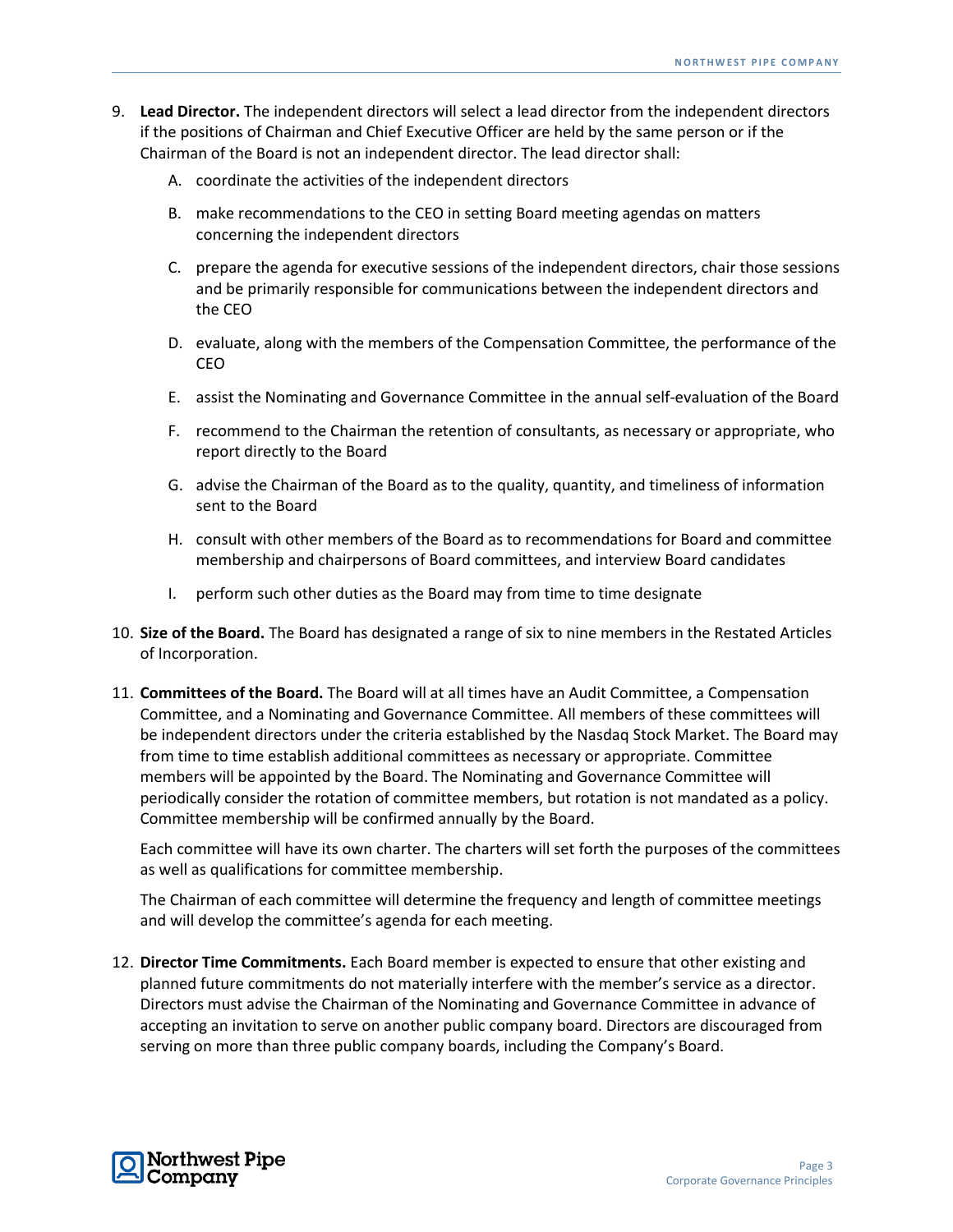- 13. **Executive Officer Board Commitments.** Each Executive Officer except the CEO must obtain approval from the CEO in advance of accepting an invitation to serve on any for-profit company board. The CEO must obtain approval from the Chairman of the Nominating and Governance Committee in advance of accepting an invitation to serve on any for-profit company board.
- 14. **Change in Director Professional Responsibilities.** Individual directors who change the responsibility they held when they were elected to the Board shall volunteer to resign from the Board. Such persons should not necessarily leave the Board. This provides an opportunity for the Board through the Nominating and Governance Committee to review the continued appropriateness of Board membership under the circumstances.
- 15. **Newly Elected Directors; 1-Year Term.** The Board has determined that it is in the best interests of the Company and its shareholders that the Board have the flexibility to continually assess the appropriateness of the continued service of newly elected directors. Accordingly, to the extent consistent with the Company's Articles of Incorporation and applicable law, each person who is being nominated by the Board for election by the Company's shareholders to his or her first term as a director shall be nominated for election for a one-year term. The one-year term may be accomplished either (a) through the nomination of such person for election to the class of directors whose term would expire at the next Annual Meeting of Shareholders after such person's initial election to the Board, or (b) where such person must, consistent with the Company's Articles of Incorporation and applicable law, be elected to a class of directors whose term would not expire at the next Annual Meeting of Shareholders, through the submission by such person on the date on which such person is nominated for election to the Board of Directors of a letter of resignation from the Board, the effectiveness of which shall be contingent upon the acceptance of such resignation by the Board, upon recommendation by the Nominating and Governance Committee, at any time after such person's election to the Board and prior to the next Annual Meeting of Shareholders.
- 16. **Term Limits of the Board.** The Board does not believe it should establish term limits. Such limits may lose the contribution of directors who have been able to develop, over a period of time, increasing insight into the Company and therefore provide an increasing contribution to the Board.
- 17. **Agendas and Meetings; Board Information.** The Chairman will establish the agenda for each Board meeting in collaboration with the CEO. Each Board member may suggest the inclusion of items on the agenda. Each Board member may raise at any Board meeting subjects that are not on the agenda for that meeting.

Directors are expected to attend the Annual Meeting of Shareholders, Board meetings, and meetings of committees on which they serve, and to spend the time needed to prepare for meetings. Directors have a fiduciary duty to hold in confidence information about the Company which he or she obtains as a director.

- 18. **Strategic Planning.** The Board will review the Company's long-term strategic plan during at least one Board meeting each year.
- 19. **Chief Executive Officer Evaluation.** The performance of the Chief Executive Officer will be reviewed by the Board at least annually.
- 20. **Management Succession.** The Chief Executive Officer will periodically report to the Board on the Company's program for succession and management development, including his or her recommendations and evaluations of potential successors. The Board will discuss CEO succession at